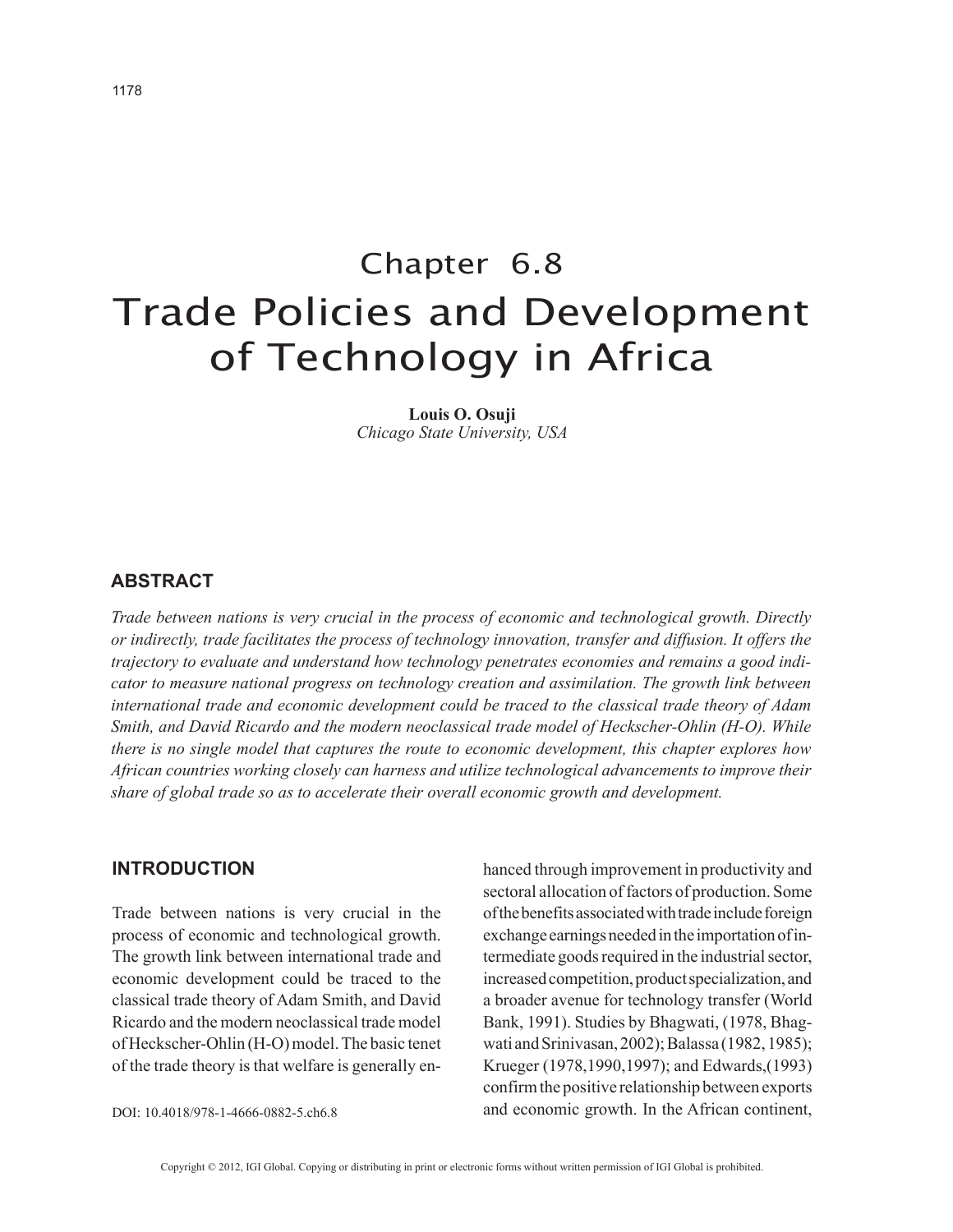however, the trade policy of many countries was based on the doctrine of import-substitution industrialization. That policy gained wide acceptance as a viable policy package that would help many of these countries achieve structural transformation and subsequently lessen their dependence on primary products (UNCTAD, 2008). According to UNCTAD 2006 Report, African countries have not diversified their exports towards more dynamic primary commodities and manufacturing goods which are less prone to the vagaries of international markets and that Asia dominates trade between developing countries, accounting for more than half of all South-South commodities exports (UNCTAD, 2006). The impact of this weak export situation is more noticeable in the class the majority of African countries fall into according to World Bank categories of nations.

The World Bank has classified economies based on gross national income (GNI) per capita as low income, middle income, or high income World Bank (1993). The middle income group is further subdivided into lower middle and upper middle income. The low income economies are characterized by GNI per capita of \$935 or less; lower middle income from \$936 to \$3,705; upper middle income, \$3,706 to \$11,455; and high income, \$11,456 and above (World Bank, 2009). According to 2007 GNI per capita calculations, out of 47 Sub-Saharan African countries, only eight were classified as lower-middle-income, and three as upper-middle-income economies. In effect, only three countries South of Sahara, namely Gabon, Seychelles and South Africa meet the criterion of GNI per capita of \$3,706 to \$11,455 range. The situation should not surprise many people if technological innovation and application in most African countries is low.

While there is no single model that captures the route to economic development, this chapter explores how African countries working closely can harness and utilize technological advancements to improve their share of global trade so as to accelerate their overall economic growth and development. In that regard, one cannot but agree with Ekanem (1997) that African countries need to address their problem using a three-pronged approach, namely, establishing a stable sociopolitical environment, strengthening their economies, and the need to establish a strong scientific and technological base. Echoing the importance of technology Edoho (1997) argues that the failure of Africa to avail itself of access to technology would lead to increased marginalization by advanced industrial countries. Since that observation was made more than ten years ago, it becomes necessary at this point in time to assess the state of affairs as a guide to future action. In this chapter, it would be extremely difficult to cover all the countries in Africa hence most materials would come from the Sub-Saharan African (SSA) and North African countries. Where possible, however, trade and economic policies of member and non member countries in the two regions or Africa as a whole will be analyzed based on availability and relevance of data. The emphasis on SSA countries derives from the fact that the majority of member countries as opposed to the North African region fall into low income economies. This chapter is arranged in the following sequence: a brief review of Africa's economies in the late 1960s and after independence is followed by trade and economic policies of the 1970s and 1980s. That is closely followed by assessment of export trade performance of selected African countries after trade liberalization policies. External and internal problems militating against some of these nations were also identified. Policy options aimed at improving trade through application of sustainable economic and technological innovations are discussed, concluding with summary and recommendations.